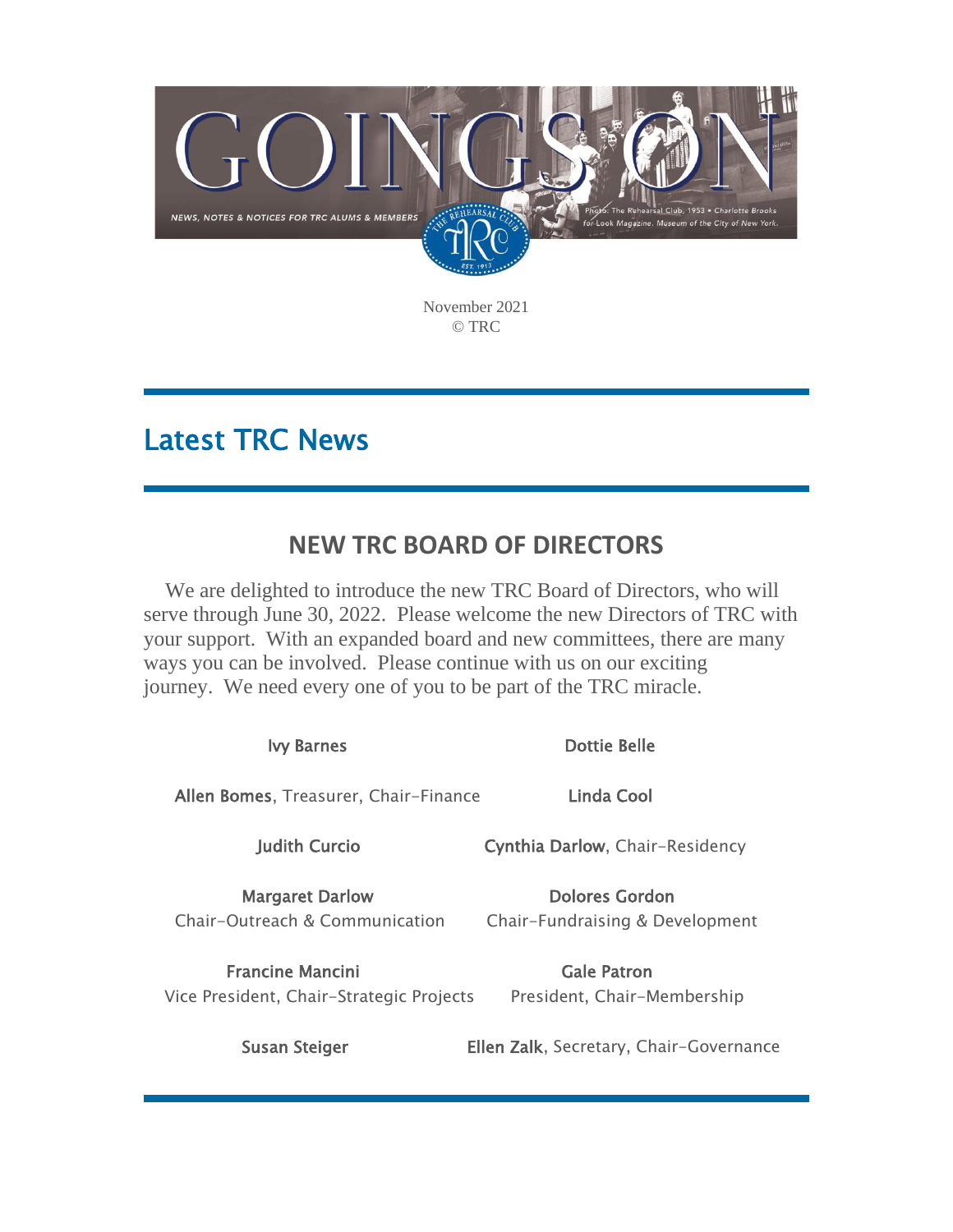#### **Exciting News About The Rehearsal Club Residency Program**

We are so happy to report that we are in the final Callback stages, with some very strong candidates for the Residency Program. A few slots remain pending, so please spread the word to friends and colleagues to direct applicants to [trcresidencynyc.com](http://em.networkforgood.com/ls/click?upn=4Hyae0-2BshpzFDoV8JQr-2B5EsREq9uNCF8NV5sUN-2BQUiua3Yk3St5bgIzXVWlzI02b1yNl_mVgFLr7YN-2FKDVqGhILtkQY9fXF2OyRftV4uiTXV7NCFmx397hqVIaghoWdDojcNgwMPdPMxMSlLbi28IUFl1EdsmCz7t0gBclbW2e990wpvDU3dGxEQGaETc-2FaqqhHE3R5sRpkk0DXtBASziqys4v-2FeyS-2Fs2ew-2Fkj1oPIpJvwG2bsEJwCY8FPRtNrVHmblP4N2mHN4znZQu5dGHsvplRlxRUE-2BqGdePdlXn4ZjkBpplkjTAYJ5ow34boxIteAYSon6xATMqGD6SlVJaMdQ7JiJVwM4-2FbTyuMHFf86UA96jZmzyHwFHeG6Tk8aVIdbjVV8qSVMxGiUR0YcbcikxJ5O8B37nTC1iyBzYUvTLyiEiA-3D) for the last openings while they are still available.

This extraordinary opportunity will change lives and build careers for some very lucky girls. These ladies will also carry the revived banner of The Rehearsal Club for this generation and beyond. We can't think of anything better for our legacy or these aspiring talents who deserve our support more than ever.

> Cynthia Darlow & Andrea Frierson Co-Chairs, TRC Residency Program

### **In Memoriam TRC Golden Girl Betty Lynn**

According to Centennial Chair, Lee Kelley, who had several phone interviews with Betty Lynn, she lived at The Rehearsal Club briefly in 1942, while in New York for her orientation to the USO. She returned to the Club after V-J Day, in August, 1945. She lived at the Club until 1948, when she left for Hollywood.



The New York Times Oct. 19, 2021

By Richard Sandomir

Betty Lynn, who portrayed Thelma Lou, the patient girlfriend of Barney Fife, the bumbling deputy sheriff of the homespun town of Mayberry in the long-running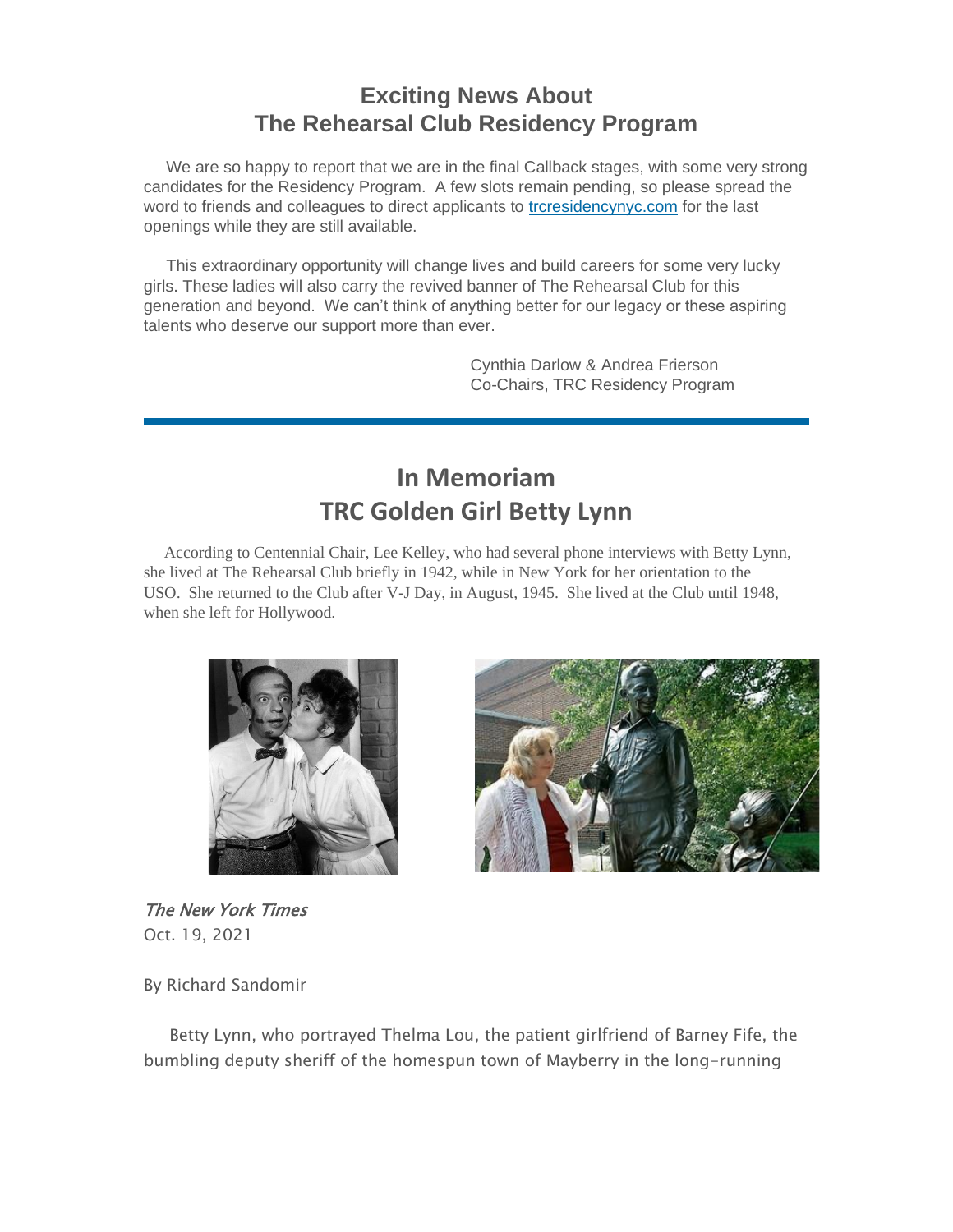1960s sitcom ["The Andy Griffith Show,"](http://em.networkforgood.com/ls/click?upn=VAGGw4zHikj3d-2F5242H3ZrkqPlK-2FbVb6SG3qJMESQjM-2FCy3DllZ1BOztr-2FOZajVwSOwBxCQH4itmG62zYITncIso0YQROPULq16-2Bn4lvhhM-3D8KxR_mVgFLr7YN-2FKDVqGhILtkQY9fXF2OyRftV4uiTXV7NCFmx397hqVIaghoWdDojcNgwMPdPMxMSlLbi28IUFl1EdsmCz7t0gBclbW2e990wpvDU3dGxEQGaETc-2FaqqhHE3R5sRpkk0DXtBASziqys4v-2FeyS-2Fs2ew-2Fkj1oPIpJvwG1yD7tCdEAoa2-2BNYV-2BBN5YTNL9mZk0IcoweF7zIBLdWpYZyF-2FPjyxjJNiKvPN5qi3eIlIFnVG4xqKXONaAG3jLh6eCnF50yHJv2KsnC8I5ldrc9UyfGUvRKUi9oxOwvGZbsEpxjcm9WPlAvHYloSiH-2FY7NJZPasyyFphd8JNUapzHNiEyN9S2I6FZjODpJX5vw-3D) died on Saturday in Mount Airy, N.C. She was 95.

Ms. Lynn joined the cast of the show in 1961, late in the first season, for an episode in which Sheriff Andy Taylor [\(Mr. Griffith\)](http://em.networkforgood.com/ls/click?upn=VAGGw4zHikj3d-2F5242H3ZqqaiVuZKP5hwApwBp3A5eCojvNlfDGGTN7LdCySy5YSTufm9NzI01VSeV14yC7XelkslVG8Sedpf-2Feri7Bqp6nmzOLSSVjYLE2FiR09MuvAaaJO_mVgFLr7YN-2FKDVqGhILtkQY9fXF2OyRftV4uiTXV7NCFmx397hqVIaghoWdDojcNgwMPdPMxMSlLbi28IUFl1EdsmCz7t0gBclbW2e990wpvDU3dGxEQGaETc-2FaqqhHE3R5sRpkk0DXtBASziqys4v-2FeyS-2Fs2ew-2Fkj1oPIpJvwG04-2F2il-2F8TpAevq98BFx5rOIkqPHgGxkwCCU1YckWu-2FV2HlUkbUzEDubstyOuaeE66awyBQUKXCvFTnhAdc2agd900kWzd869jDJBm38p94Dd2rXVosr4fGyOIJ2sSjZk8P05XXKLqKMuLHmG5xsFQnr0AWOVsX7-2BfpdcLeL3gkd9aZ97iLM2jdbKzybyZKfug-3D) plays matchmaker between Barney and Thelma Lou.

Ms. Lynn moved from West Hollywood to a retirement community in Mount Airy in 2007. Ms. Lynn became a nostalgic lure to tourists, who would stand in line once a month to get her autograph, to give her a kiss or to chat about the series. "I think God's blessed me," she told The Associated Press in 2015. "He brought me to a sweet town, wonderful people, and just said, 'Now, that's for you, Betty."

Elizabeth Ann Theresa Lynn was born on Aug. 29, 1926, in Kansas City, Mo. Her mother, Elizabeth, was a singer, organist and church choir director who raised Betty with her parents. By 14, Betty was singing in local supper clubs, and at 18 she began performing in U.S.O. shows. After the war, she had small roles in the Broadway musicals "Park Avenue" and "Oklahoma!"

She appeared in films like "Sitting Pretty" and "June Bride" in 1948 and "Cheaper By the Dozen" in 1950. On television, she acted in anthology series, westerns and sitcoms, including "Family Affair" and "My Three Sons." In 1986, she played Mr. Griffith's secretary on four episodes of his dramatic series, "Matlock," in which he played a lawyer.

### Other News

### **As Live Theater Returns**

**By New TRC Member Nanci Lanza**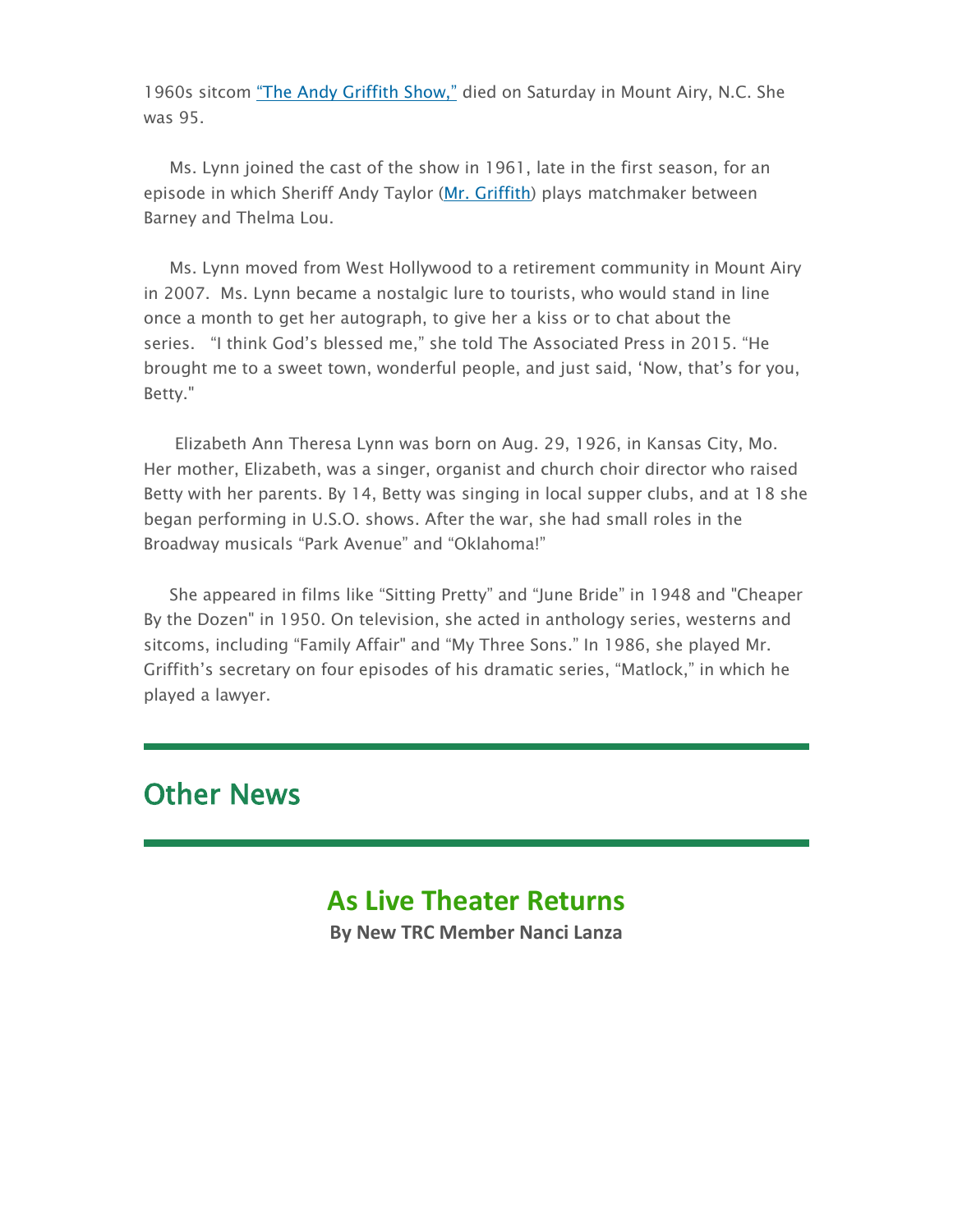

 Tonight, I went to my first in-person show since Covid. The show, at the Joyce Theater, was entitled SWING OUT. Big band sound with lots of Lindy-hoppers - right up my alley.

When the lights went down and the announcement came, "Welcome back to the Joyce," the crowd roared. I got tears in my eyes. It was so exhilarating to be among people who adore the performing arts and who missed it as much as I did.

Then the curtain went up. The orchestra hit that first note. I got teary-eyed again, and when they started to dance, I practically bawled. You could feel the joy emanating from the stage. They were as happy to be back performing as we were to be watching. Now I was really blowing my nose, and this is not easy to do wearing a mask.

It was a fabulous show. High energy, talented dancers, incredibly spectacular jazz musicians and a vocalist straight out of the 1940's. When she sang, it was like sugar pouring out of those lungs.

These kids could do every move and then some. There were some comedic dances, boys with boys - just like in the 40's when the soldier boys danced together - and girls with girls - just like every big ethnic wedding in Cleveland. You never knew who was going to dance with whom – they would pair them up with names out of a hat. They even had a tap dance which, as you well know, sent me to the moon (as if I weren't already there).

It was such an emotional experience. I didn't even realize how much I had missed it until I was sitting there watching it. What a privilege. After 18 months of zoom-watching, this was manna from heaven.

As apropos as it would have been, I didn't take the A train home.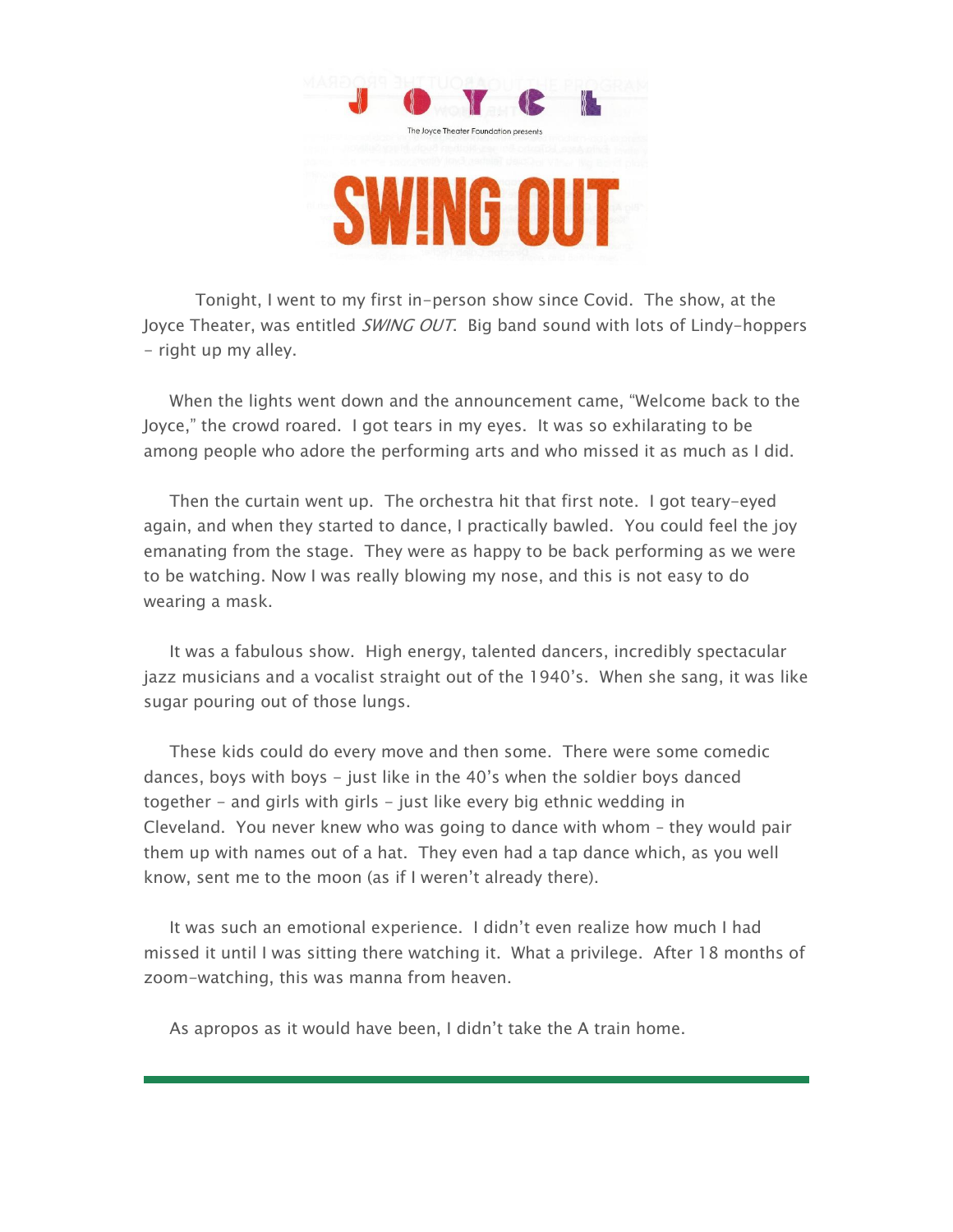# VINTAGE TRC

Another piece from our TRC archives, provided by Charlie Siedenburg, TRC Publicist, proving some things never change! Who are those Alums from 1964?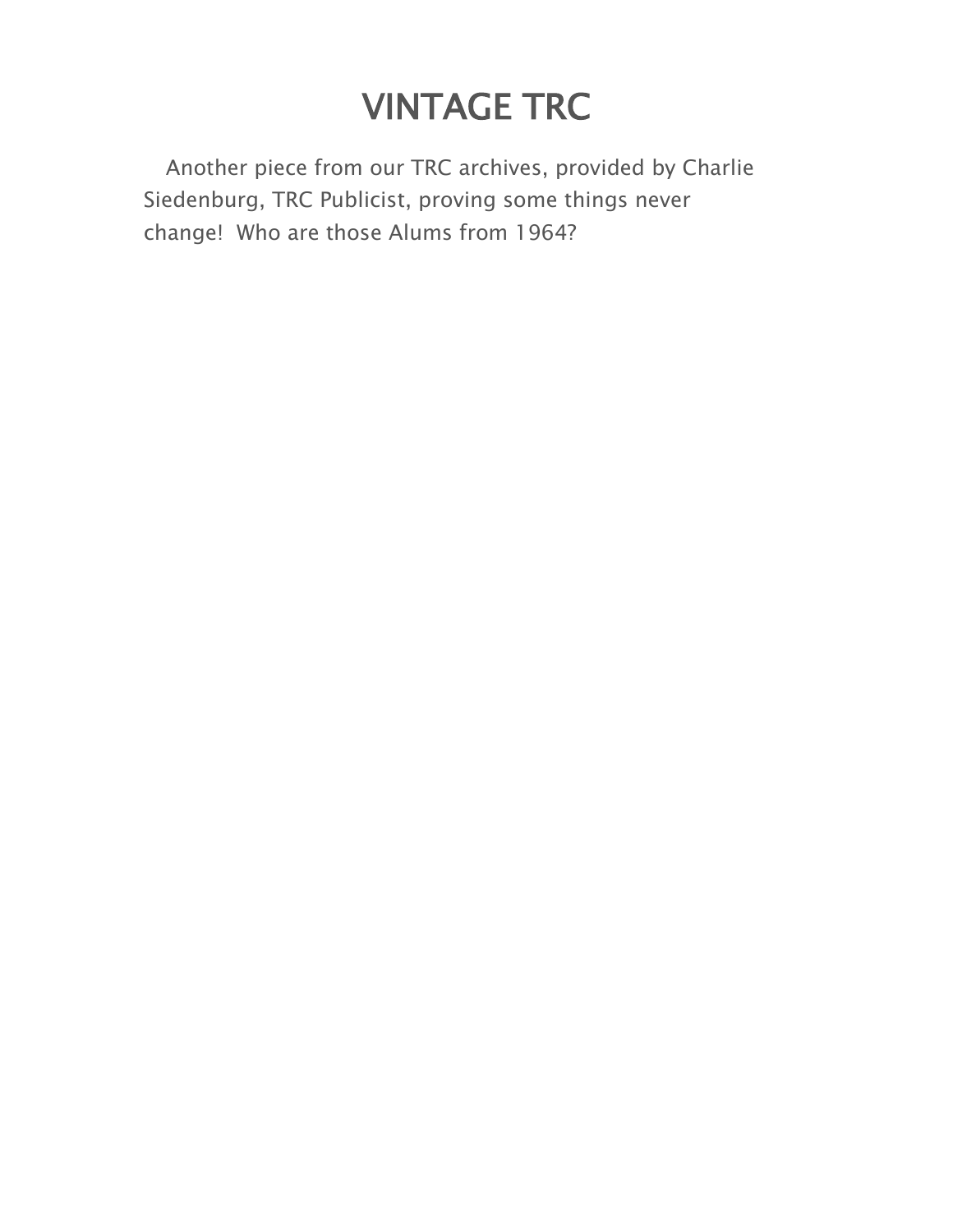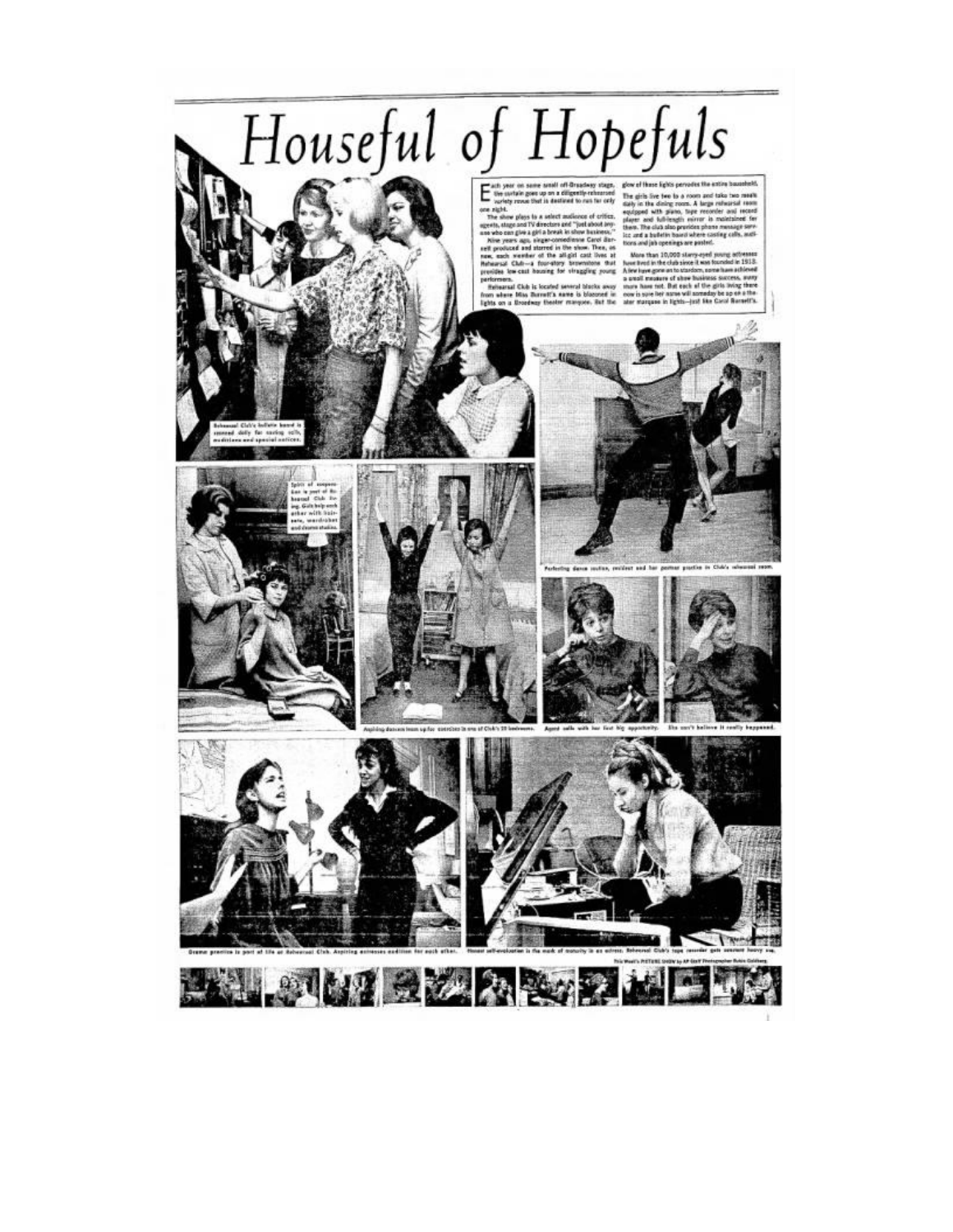## The following article is from The Evening News, Sault Sainte Marie, Michigan, November 2, 1964. Pictures by AP Staff Photographer Ruben Goldberg.

Each year on some small off-Broadway stage, the curtain goes up on a diligently rehearsed variety revue that is destined to run for only one night. The show plays to a select audience of critics, agents, stage and TV directors and "just about anyone who can give a girl a break in show business." Nine years ago, singer-comedienne Carol Burnett produced and starred in the show. Then, as now, each member of the all-girl cast lives at The Rehearsal Club—a four-story brownstone that provides lowcost housing for struggling young performers.

The Rehearsal Club is located several blocks away from where Miss Burnett's name is blazoned in lights on a Broadway theater marquee. But the glow of those lights pervades the entire household. The girls live two to a room and take two meals daily in the dining room. A large rehearsal room equipped with piano, tape recorder and record player and full-length mirror is maintained for them. The club also provides phone message service and a bulletin board where casting calls, auditions and job openings are posted.

More than 10,000 starry-eyed young actresses have lived in the club since it was founded in 1913. A few have gone on to stardom, some have achieved a small measure of show business success, many more have not. But each of the girls living there now is sure her name will someday be up on a theater marquee in lights—just like Carol Burnett's.

#### **Volunteers Day is Sunday, December 5!**

*The Rehearsal Club sends a shout out to all our volunteers, supporters, and donors for their generosity and support.*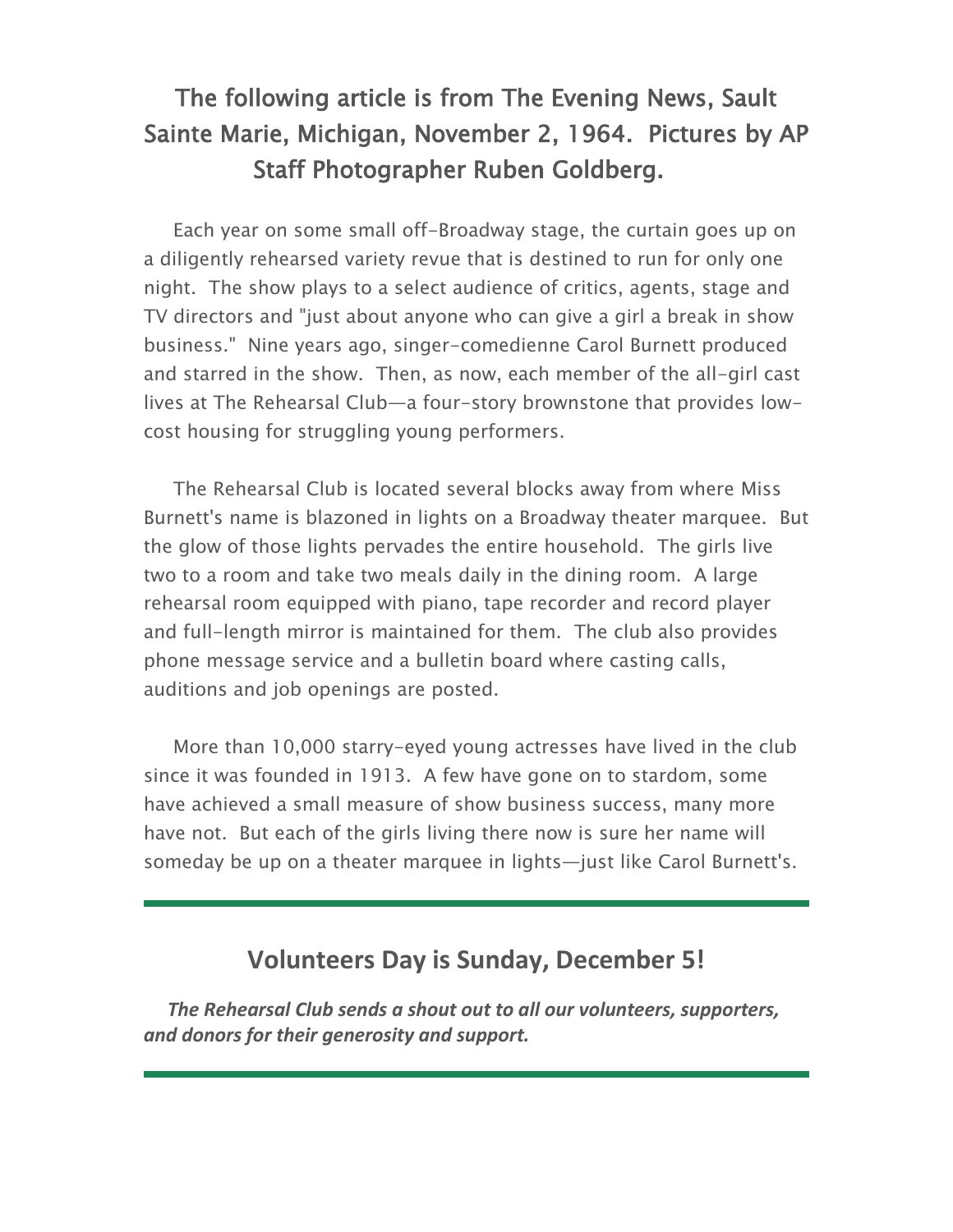

**November 30 is Giving Tuesday Please keep TRC in mind**

# TRC Workshops

**New Tai Chi Fitness Series available to TRC Members Every Wednesday at 6:30 pm EST for 30 minutes.**







New TRC Tai Chi Workshop Series Continues every Wednesday Through November

Our very own Alum Dolores Gordon is a certified Tai Chi instructor in the first Tai Chi form: SHIBASHI. It consists of 18 movements and focuses on deep breathing and shifting of the weight, both very important components needed to advance to Tai Chi forms that incorporate more movements across the floor. Classes run for 8 weeks, insuring Tai Chi attendees can memorize the movements of the SHIBASHI.

All Members are welcome.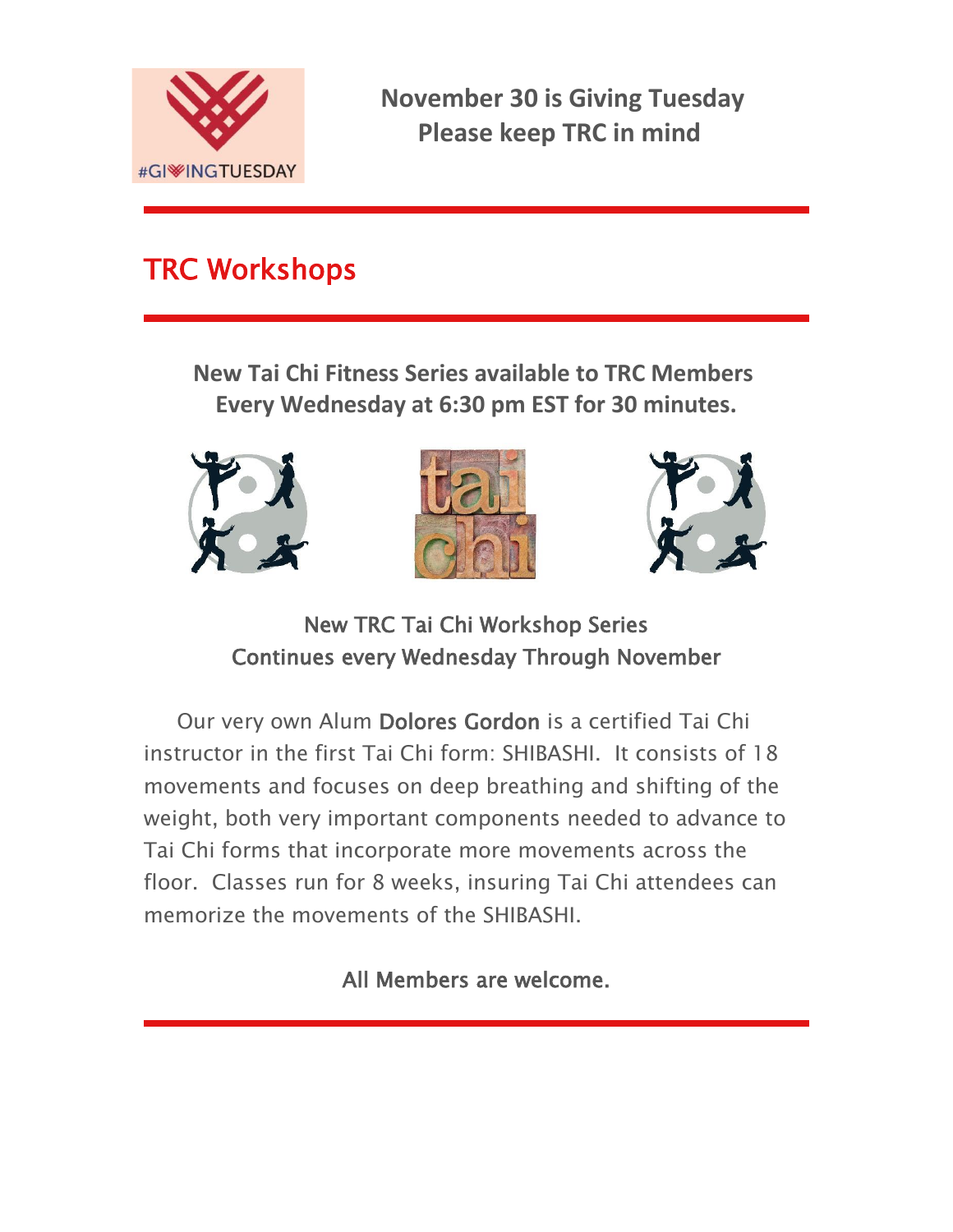

# Meditation & Mindfulness

Hosted by RC Alum: Michele Mason Thursdays  $2:00 - 3:00$  pm EDT

Highly recommended to reduce stress and help to bring you into a state of true Zen.

> Meeting ID: 853 8752 4460 Passcode: 878114

Thank you, Michele, for sharing your amazing gift with us every week! This Workshop is a special place to collect, reflect and commune.

[November](https://us02web.zoom.us/j/85387524460?pwd=QmRWWFN4aXoxZVUwRzhmNUxuVUxBUT09) Zoom Link

# **From Our Friends at Off The Lane**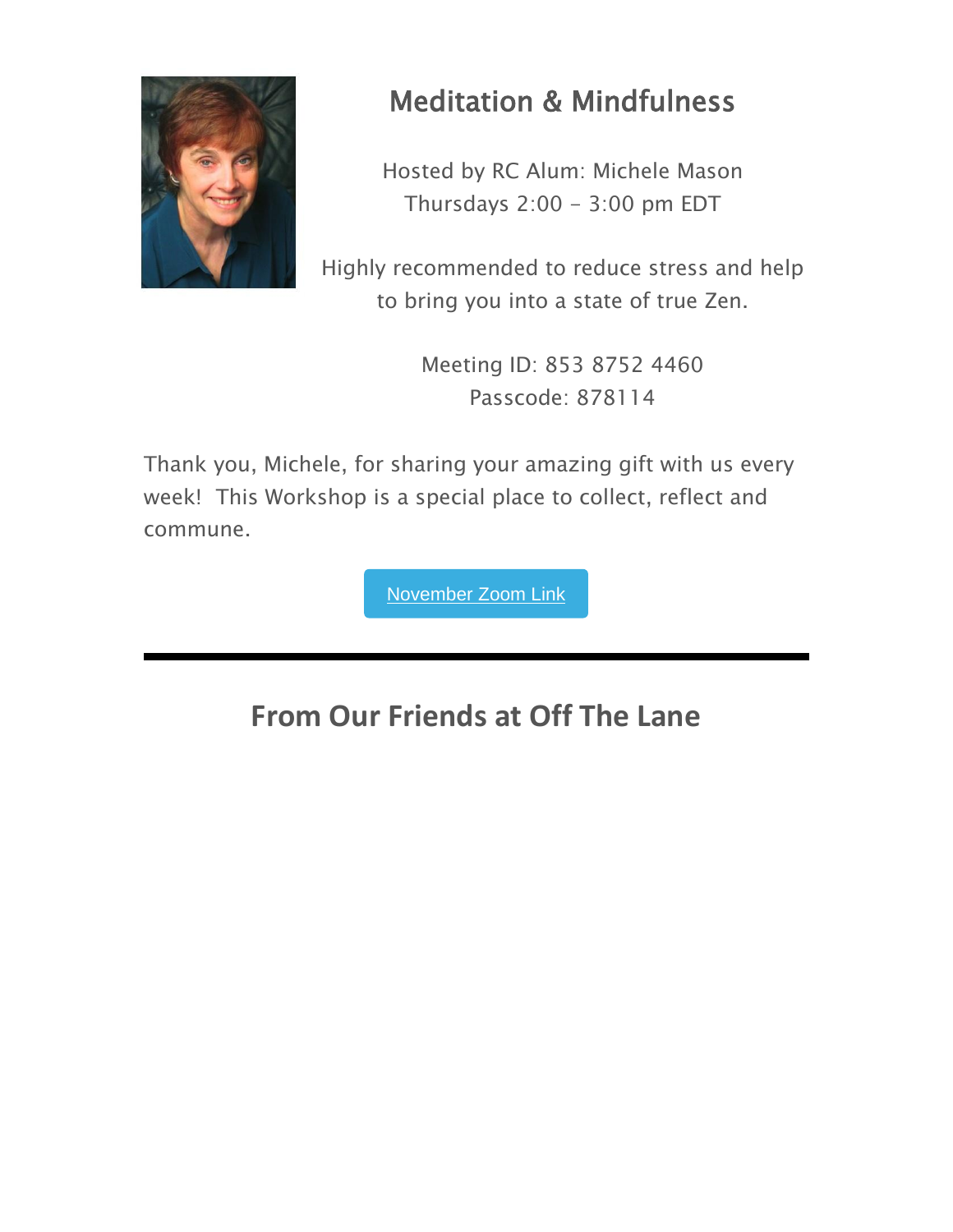

# Explore! Engage! Enjoy!

#### Visit the New TRC Website - Click: [www.rehearsalclubnyc.com](http://em.networkforgood.com/ls/click?upn=d9K6ASy0zzX96vUyeY2s4NbX7GC-2B-2BQrvMkId8Tobla-2FvkTqIGb6BP464szxIK4hE7puV_mVgFLr7YN-2FKDVqGhILtkQY9fXF2OyRftV4uiTXV7NCFmx397hqVIaghoWdDojcNgwMPdPMxMSlLbi28IUFl1EdsmCz7t0gBclbW2e990wpvDU3dGxEQGaETc-2FaqqhHE3R5sRpkk0DXtBASziqys4v-2FeyS-2Fs2ew-2Fkj1oPIpJvwG27ehCwvSvKgtKdTp77q1X-2BffDyx5KEB6-2FQm0qfw4VtKrvoixA5Li5O4Sdu9JuhcOW0L-2BWQj4AnclgWNzPjCDM4-2FvIbXQ6lPHgg1noPDWsD-2FLZQ-2Bx4kjMX0ip-2Fjtxh3cw3aw-2F4202PiolaojXqMHTwgd6hQU93DV8DXEvsa4gBucun-2B4gGmu-2BojzyUKUXEDB20-3D)

If you are an Alum or Member, click Login for Members-only access.

Welcome Returning Alumnae and Welcome New TRC Members!